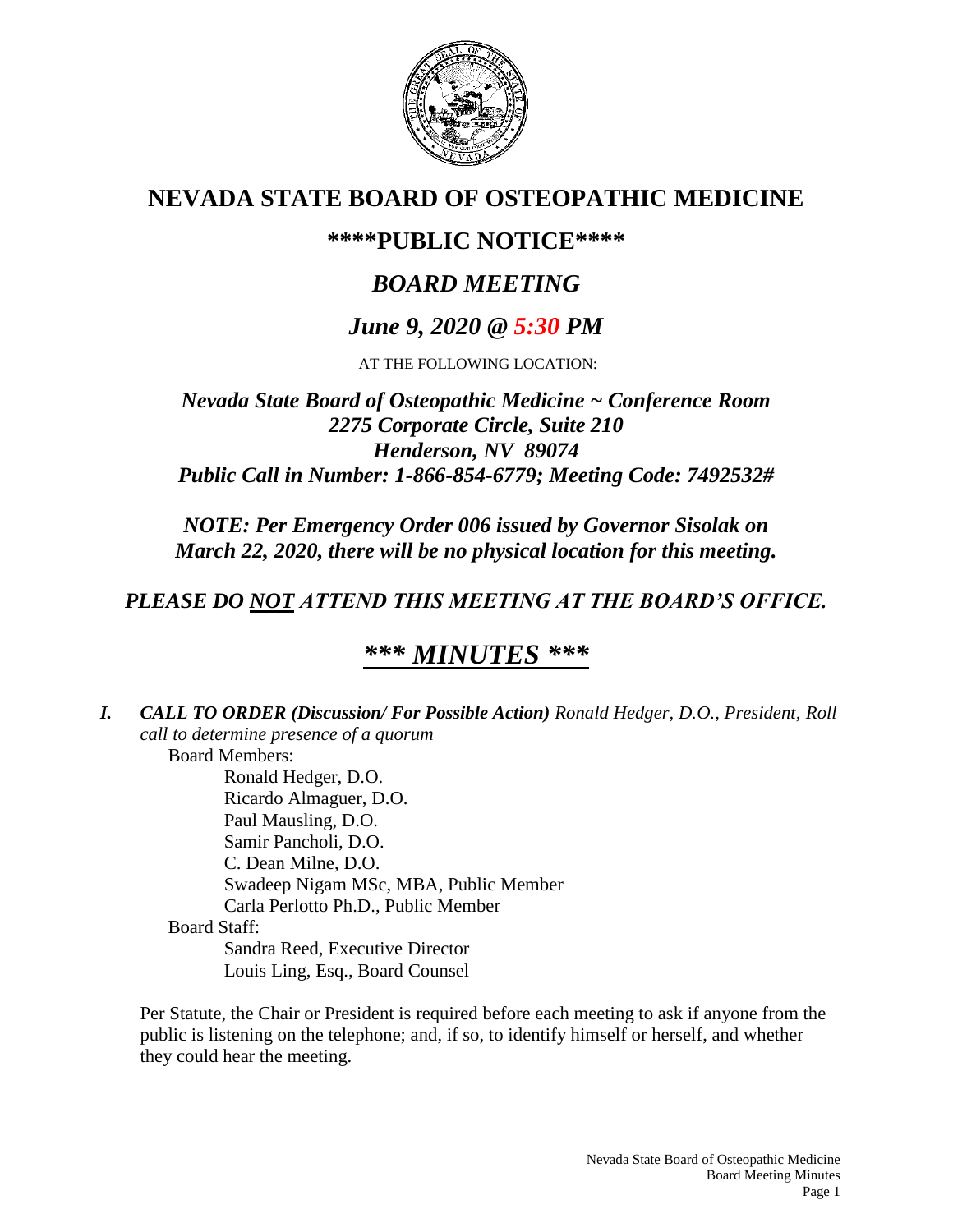## *II. PUBLIC COMMENT*

**NOTE**: *Prior to the commencement and conclusion of a contested case or a quasi-judicial proceeding that may affect the due process rights of an individual, the board may refuse to consider public comment. See NRS 233B.126. No comment.*

# *III. APPROVAL OF BOARD MEETING MINUTES FROM MAY 12, 2020 (Discussion/For Possible Action) Ronald Hedger, D.O., President*

Mr. Nigam made a motion to approve the minutes from May 12, 2020 minutes; seconded by Dr. Milne. There being no discussion, the minutes were approved by the Board.

## *IV. CONSENT AGENDA TO GRANT LICENSURE FOR OSTEOPATHIC PHYSICIANS, PHYSICIAN ASSISTANTS AND SPECIAL LICENSES (Discussion/ For Possible*

*Action) Ronald Hedger, D.O., President*

*Under this item the Board may consider the recommendations of the Executive Director and/or President/Vice President to grant licensure to the below listed applicants. The Board may remove any applicant's name from the consent motion, but may not discuss the contents of the application for licensure without the applicant present following proper notice pursuant to the open meeting law.*

## **Effective 06/09/2020:**

**Osteopathic Physician Name Specialty**

Sohan Chaudhari, D.O. Dermatology Michael Gollotto, D.O. Anesthesiology Monica Kieu, D.O. Charyngology Mussie Mahderekal, D.O. Internal Medicine Amy Meister, D.O. **Internal Medicine** Jonathan Tartakoff, D.O. Family Medicine Sarah Thomatis, D.O. **OG/BYN** Deven Unadkat, D.O. Emergency Medicine

Joseph DeLappi, PA-C Mark Allen, D.O. Clinton Dowse, PA-C John Jobes, D.O.

## **Effective 07/01/2020:**

**Osteopathic Physician Name Specialty** Jeremy Anderson, D.O. General Surgery Tyler Aronstein, D.O. Emergency Medicine Brendan Bird, D.O. **Internal Medicine** Sarah Chamanara, D.O. Pediatrics Andreea Cuenco, D.O. Psychiatry Gerard DiChiara, D.O. **Internal Medicine** Chad Edwards, D.O. Chad Edwards, D.O. Sabrina Fabara, D.O. Family Medicine Lucas Hansen, D.O. Psychiatry Krystle Irizarry D.O. Family Medicine Michael Kim, D.O. **Family Medicine** Amber McDonald, D.O. **Internal Medicine** Daniel Moses, D.O. **Family Medicine** Ben Murie, D.O. **Anatomic Pathology** 

## *Physician Assistant Supervising Physician*

Andrew Rose, PA-C No Supervising Physician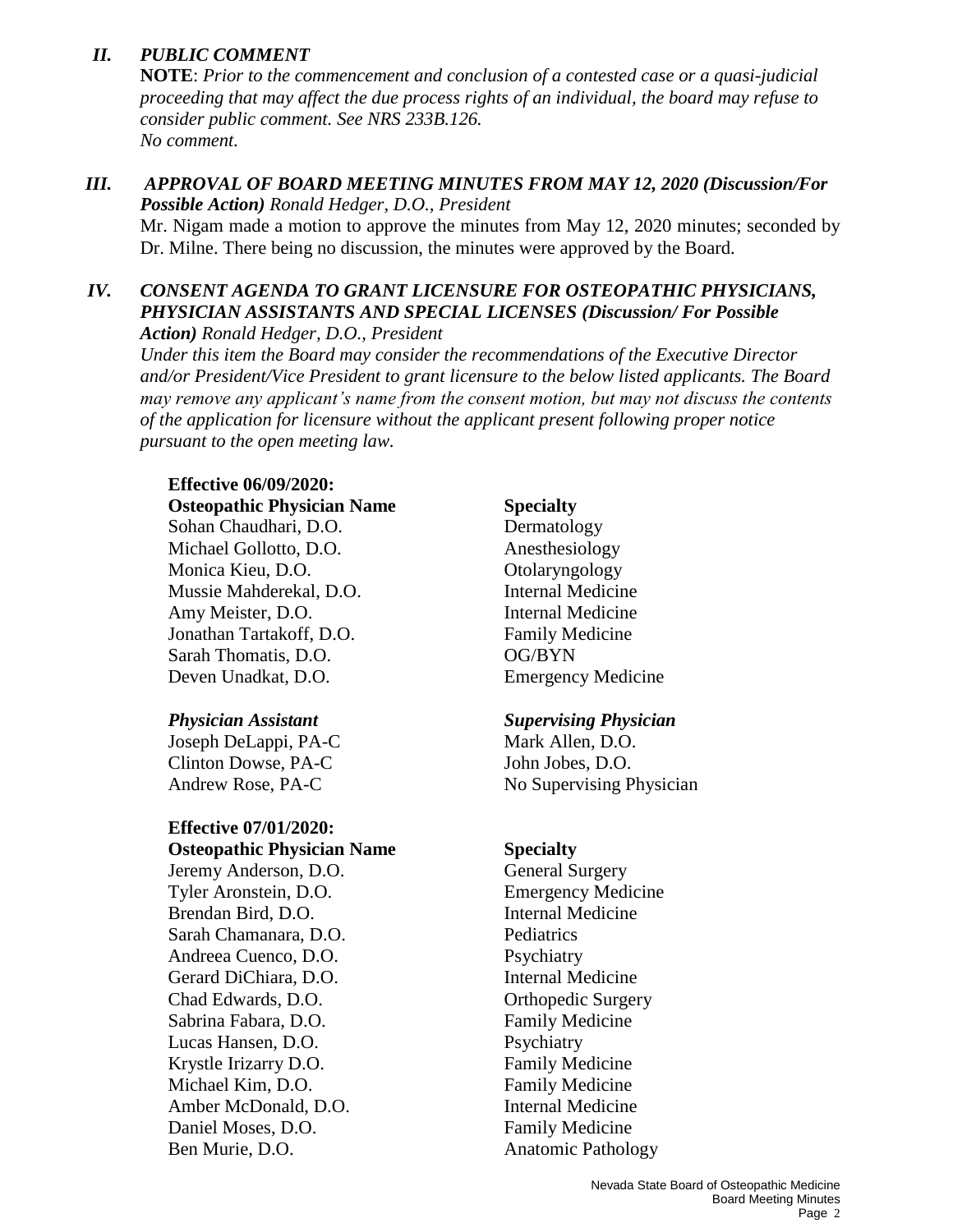Jason Murri, D.O. Diagnostic Radiology Brian Nguyen, D.O., Family Medicine Craig Parson, D.O. Dermatology Michael Philippone, D.O. **Internal Medicine** Rebecca Salvo, D.O. **Internal Medicine** Grace Sasaki, D.O. Emergency Medicine Alexis Serrano, D.O. Internal Medicine Rahul Sharma, D.O. General Surgery Swetha Sirisinahal, D.O. Psychiatry, Child Richard Teh, D.O. Diagnostic Radiology James Tsung, D.O. Family Medicine Caitlin White, D.O. **Family Medicine** Daniel Wimmer, D.O. Anatomic Pathology Michael Wong, D.O. **Internal Medicine** Lauren Wright, D.O. Plastic Surgery

### *Special Licenses NRS.633.411:*

*Sumbal Akhter, D.O. UNLVSOM Psychiatry Daniel Arias, D.O. Valley Orthopedic Surgery Dane Askeroth, D.O. Southern Hills Psychiatry Rhett Bushman, D.O. UNRSOM Family Medicine Andrew Bushong, D.O. Nellis AFB Mohamad Dabbagh, D.O. Southern Hills Psychiatry Amy Dao, D.O. UNLVSOM Pediatrics Justin Edwards, D.O. Southern Hills Psychiatry Ashley Gullixson, D.O. UNLVSOM OB/GYN Vishnu Halthore, D.O. Southern Hills Neurology Catherine LaRowe, D.O. Nellis AFB James MacDonald, D.O. Southern Hills Transitional William Madsen, D.O. UNLVSOM Emergency Medicine*

*Ara Amirkhanian, D.O. Mountain View General Surgery Philip Anuta, D.O. Valley Health General Surgery Leeda Barikzi, D.O. UNLVSOM Internal Medicine Nathalie Beltran, D.O. Mountain View Emergency Medicine Eric Bendixen, D.O. Valley Hospital Internal Medicine Sruthi Bonda, D.O. UNLVSOM Internal Medicine Tuong Van Bui, D.O. Valley Health Family Medicine Christopher Burton, D.O. Valley Hospital Family Medicine Katherine Chen, D.O. Valley Health Emergency Medicine Mark Chen, D.O. Mountain View General Surgery Anthony Desoasido, D.O. UNLVSOM Internal Medicine Sadaf Fakhra, D.O. UNLVSOM Internal Medicine Mich Gehrig, D.O. UNLVSOM Family Medicine Nathanael Gong, D.O. Valley Health Emergency Medicine Codee Gorman, D.O. UNLVSOM Family Medicine Christie Guevarra, D.O. UNLVSOM Emergency Medicine Carol Haase, D.O. Valley Hospital Family Medicine Andrew Han, D.O. Mountain View General Surgery Rita Ishkhanian, D.O. Mountain View Emergency Medicine Aliraza Jafri, D.O. Mountain View Transitional Gulreen Kassoo, D.O. Mountain View Emergency Medicine Daniel La, D.O. Valley Health General Surgery Cynthia Leaf, D.O. UNLVSOM General Surgery*

> Nevada State Board of Osteopathic Medicine Board Meeting Minutes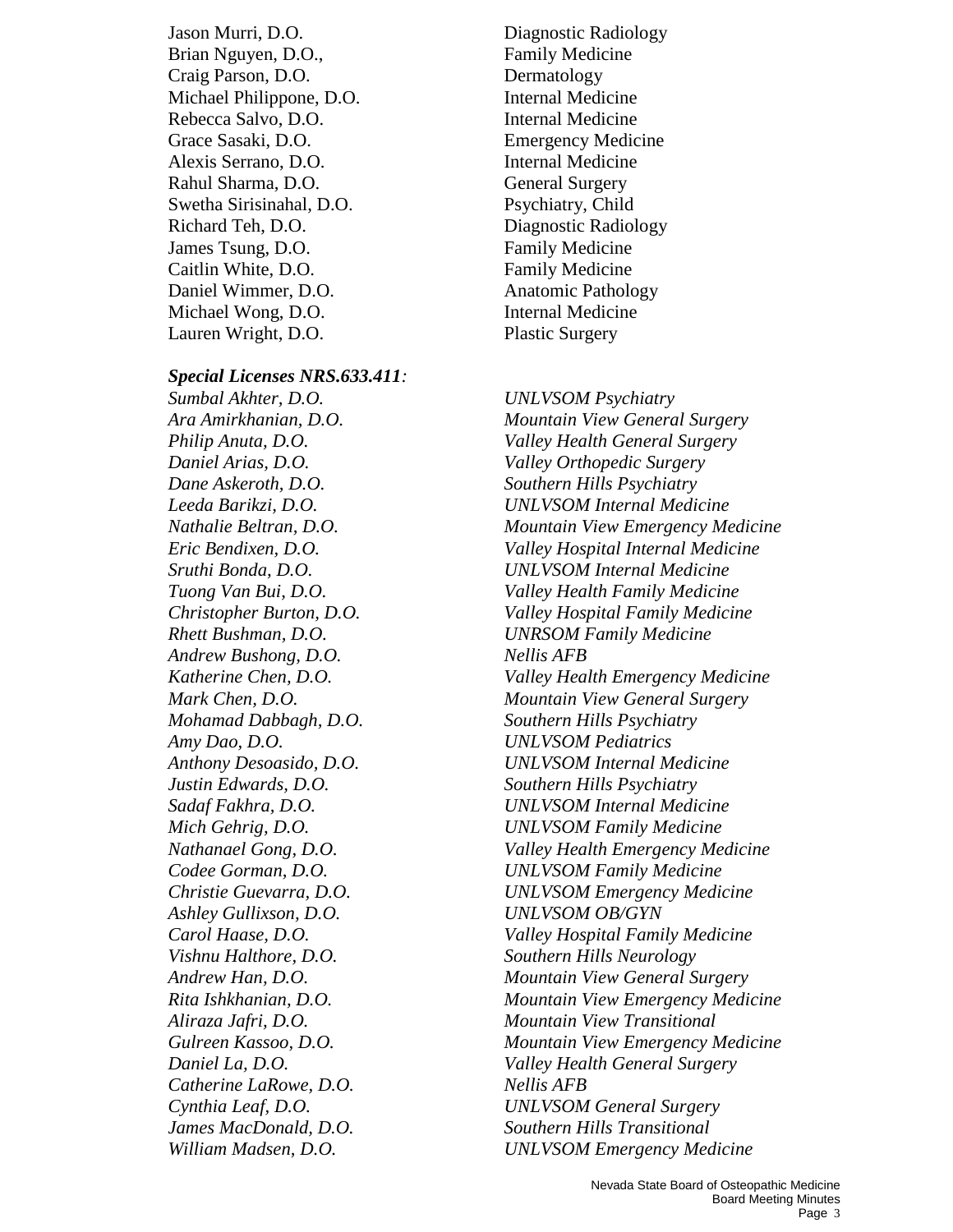*McKenzie Merritt, D.O. Valley Hospital Neurology Kayla Mowatt, D.O. Nellis AFB Gopi Narra, D.O. UNLVSOM Internal Medicine Kevin Ngo, D.O. Velley Health Family Medicine Cory Nicholas, D.O. Valley Neurology Saima Nur, D.O. UNLVSOM Internal Medicine Andrea Perloff, D.O. UNLVSOM Orthopedic Surgery Kevin Pham, D.O. Mountain View Transitional Denice Praxido, D.O. UNLVSOM Family Medicine Joshua Roose, D.O. Mountain View General Surgery Holly Sensabaugh, D.O. Nellis AFB Charmain Tan, D.O. Mountain View Internal Medicine Worawith Techathaveet, D.O. Valley Internal Medicine Kevin Joseph Uson, D.O. Valley Health Family Medicine Giovanni Villegas, D.O. UNLVSOM Psychiatry Tony Voong, D.O. UNLVSOM Family Medicine Robert Wai, D.O. Southern Hills Transitional Bersebal Woldemariam, D.O. Valley Health Family Medicine Katrina Wong, D.O. Southern Hills Family Medicine*

There was a motion to approve the licensees as written by Dr. Almaguer; seconded by Mr. Nigam. There being no discussion, the Board approved licensure.

## *V. CONSIDERATION OF AND ACTION REGARDING ANNUAL BUDGET AND*

*RESERVE POLICY, (Discussion/For Possible Action) Ronald Hedger, D.O., President* Ms. Reed explained the annual budget and reserve policy to the Board. Mr. Nigam made a motion to approve the annual budget and reserve policy, seconded by Dr. Mausling. There being some discussion, the Board approved the motion.

### *VI. CONDUCT ANNUAL REVIEW FOR EXECUTIVE DIRECTOR, (Discussion/For Possible Action) Ronald Hedger, D.O., President*

Dr. Hedger agreed with the self evaluation submitted by Ms. Reed. He had no criticism of her work, adding she continues to perform well for the Board and Board office. The Board members agreed. Ms. Reed added that no raises--merit or COLA-- will be requested for herself and staff the coming fiscal year due to the budget shortfall the state is experiencing under the COVID-19 emergency.

## *VII. EXECUTIVE DIRECTOR'S REPORT*

- a. Financial Statements
- b. Licensing The license application numbers have increased from the same time last year.
- c. Staff Ms. Reed reiterated that raises will not be requested this time. Nikki Montano, Administrative Assistant, will be out of the office for maternity leave July 20 through October 12, 2020. Clayton Bailey, Complaint Specialist, will be taking on her job tasks while she is out of the office.

### *VIII. LEGAL REPORT (Discussion/For Possible Action) by Louis Ling, Board Counsel and/or Justin Taruc, Deputy Attorney General*

Mr. Ling stated that the judge ruled to deny Mr. Ray's motion for reconsideration of the judge's earlier order dismissing the lawsuit filed by Steven Ray, former employee of the Board. Thereby, the matter before the district court is concluded. Mr. Ray may choose to appeal. Mr. Ling stated the Board would be notified of this likely before the August Board meeting.